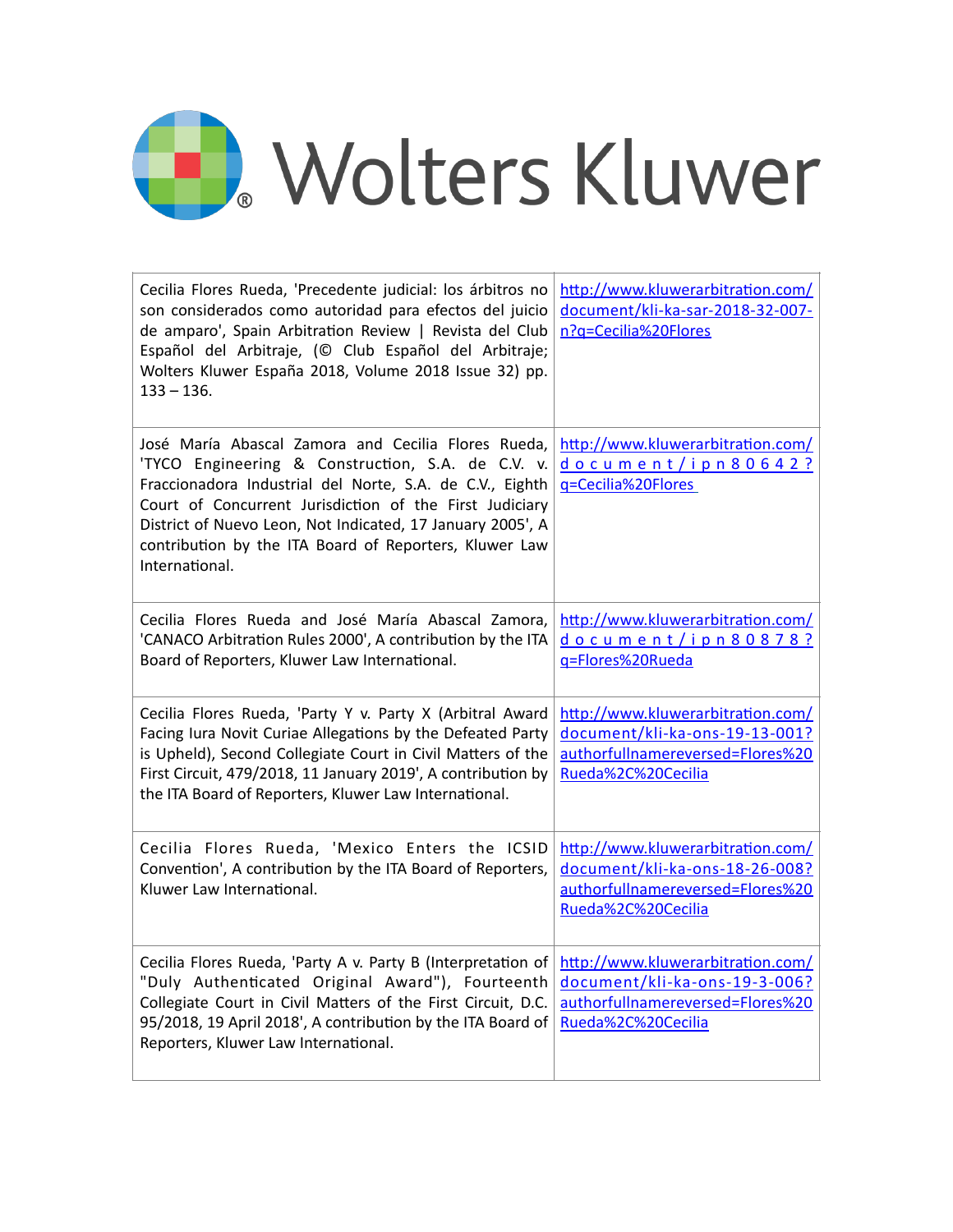| Cecilia Flores Rueda, 'Government Entity v. Government<br>Entity, Fifth District Court in Civil Matters of the Federal<br>District, I.11o.C.26 K (10a.)RC 356-2016, 17 April 2018', A<br>contribution by the ITA Board of Reporters, Kluwer Law<br>International.                                                                                             | http://www.kluwerarbitration.com/<br>document/kli-ka-ons-18-36-002?<br>authorfullnamereversed=Flores%20<br>Rueda%2C%20Cecilia                                                                                                                                  |
|---------------------------------------------------------------------------------------------------------------------------------------------------------------------------------------------------------------------------------------------------------------------------------------------------------------------------------------------------------------|----------------------------------------------------------------------------------------------------------------------------------------------------------------------------------------------------------------------------------------------------------------|
| Cecilia Flores Rueda, 'Mexico Signs the ICSID<br>Convention', A contribution by the ITA Board of Reporters,<br>Kluwer Law International                                                                                                                                                                                                                       | http://www.kluwerarbitration.com/<br>document/kli-ka-ons-18-11-020?<br>authorfullnamereversed=Flores%20<br>Rueda%2C%20Cecilia                                                                                                                                  |
| Cecilia Flores Rueda, 'Guarantees are to be Preserved Until<br>the Arbitral Award is Enforced, Supreme Court of Justice of<br>Mexico, 902/2017, 23 January 2018', A contribution by the<br>ITA Board of Reporters, Kluwer Law International                                                                                                                   | http://www.kluwerarbitration.com/<br>document/kli-ka-ons-18-10-002?<br>authorfullnamereversed=Flores%20<br>Rueda%2C%20Cecilia                                                                                                                                  |
| Cecilia Flores Rueda, 'ACT amending and adding articles<br>16, 17 and 73 of the Political Constitution of the United<br>Mexican States, in Everyday Justice matters (Solution of<br>the grounds of the Conflict and Legislative Jurisdiction on<br>Civil and Family Proceedings)', A contribution by the ITA<br>Board of Reporters, Kluwer Law International. | http://www.kluwerarbitration.com/<br>document/kli-ka-ons-17-49-002?<br>authorfullnamereversed=Flores%20<br>Rueda%2C%20Cecilia                                                                                                                                  |
| Cecilia Flores Rueda, 'Referral to Arbitration, Fifth First<br>Instance Court in Civil Matters of Culiacan, Sentencia<br>Interlocutoria 543, 17 July 2017', A contribution by the ITA<br>Board of Reporters, Kluwer Law International.                                                                                                                        | http://www.kluwerarbitration.com/<br>document/kli-ka-ons-17-49-010?<br>authorfullnamereversed=Flores%20<br>Rueda%2C%20Cecilia                                                                                                                                  |
| Cecilia Flores Rueda, 'Insured v. Insurance Company, Fifth<br>District Court in Civil Matters of the Federal District,<br>543/2014, 13 July 2017', A contribution by the ITA Board<br>of Reporters, Kluwer Law International.                                                                                                                                 | http://www.kluwerarbitration.com/<br>document/kli-ka-ons-17-36-002?<br>authorfullnamereversed=Flores%20<br>Rueda%2C%20Cecilia                                                                                                                                  |
| Cecilia Flores Rueda, 'Party X v. Party Y, Twelfth District<br>Court in Civil Matters of the Federal District, 279/2014, 31<br>May 2017', A contribution by the ITA Board of Reporters,<br>Kluwer Law International.                                                                                                                                          | http://www.kluwerarbitration.com/<br>document/kli-ka-ons-17-49-003?<br>authorfullnamereversed=Flores%20<br>Rueda%2C%20Cecilia<br>http://www.kluwerarbitration.com/<br>document/kli-ka-ons-17-37-004?<br>authorfullnamereversed=Flores%20<br>Rueda%2C%20Cecilia |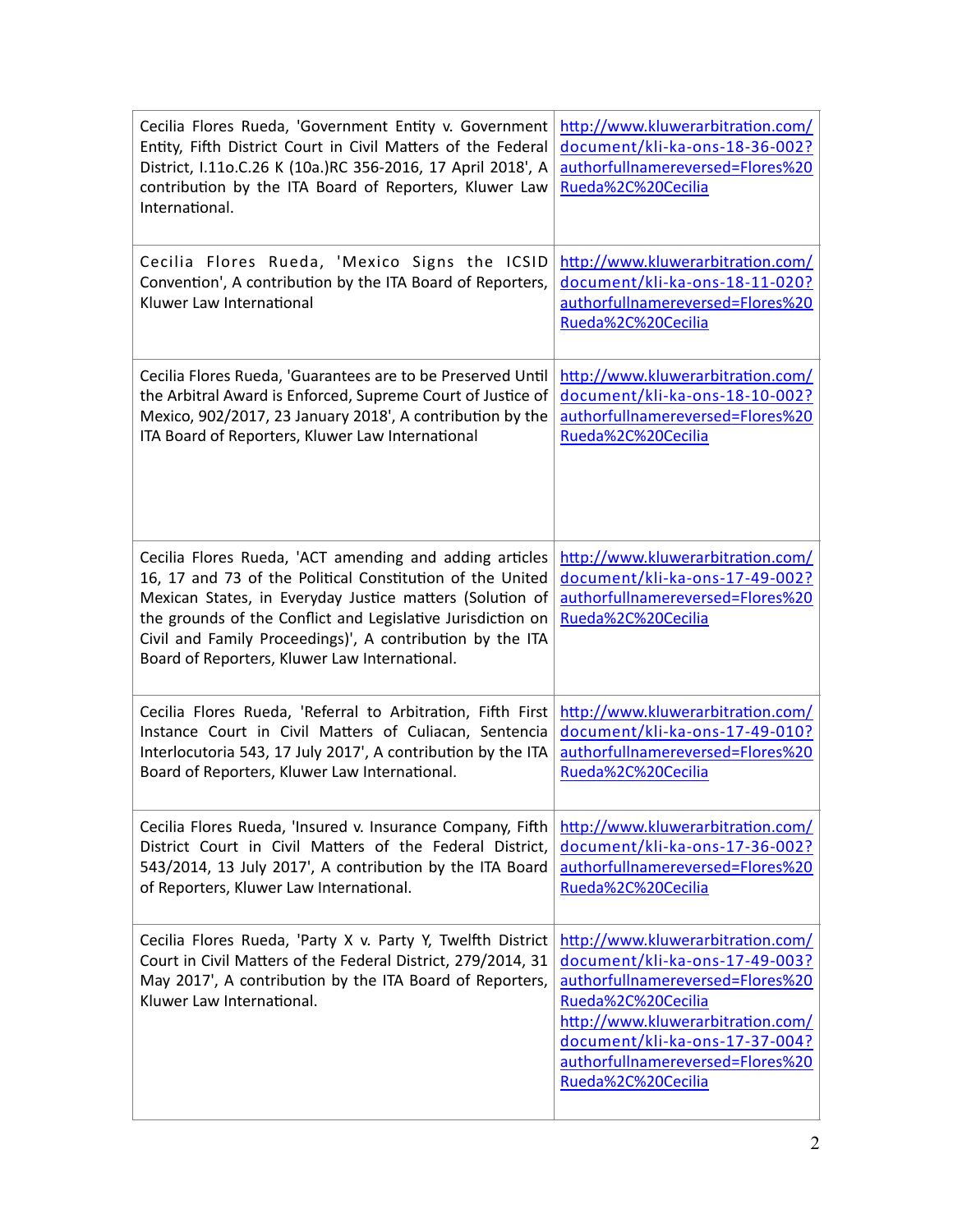| Cecilia Flores Rueda and José María Abascal Zamora,<br>'Party A v. Party B, Fifth Civil Collegiate Court of the Third<br>Circuit, 777-2006, 9 February 2007', A contribution by the<br>ITA Board of Reporters, Kluwer Law International.                                                                                   | http://www.kluwerarbitration.com/<br>document/ipn80879?<br>q=Flores%20Rueda         |
|----------------------------------------------------------------------------------------------------------------------------------------------------------------------------------------------------------------------------------------------------------------------------------------------------------------------------|-------------------------------------------------------------------------------------|
| Cecilia Flores Rueda and José María Abascal Zamora, 'Cía.<br>Mexicana de Petróleo "El Águila", S.A. v. Party B, Mexican<br>Supreme Court, Not Indicated, 24 May 1933', A<br>contribution by the ITA Board of Reporters, Kluwer Law<br>International.                                                                       | http://www.kluwerarbitration.com/<br>document/ipn80880?<br>g=Flores%20Rueda         |
| Cecilia Flores Rueda, 'Not indicated v. Not indicated, First<br>Collegiate Court of the Fifteenth Circuit, 138-2002, 28 May<br>2002', A contribution by the ITA Board of Reporters,<br>Kluwer Law International.                                                                                                           | http://www.kluwerarbitration.com/<br>document/ipn80757?<br>q=Flores%20Rueda         |
| Cecilia Flores Rueda, 'Amparo of the Eighth Collegiate<br>Court in Civil Matters of the First Circuit on Proceedings<br>against Arbitrators, Eighth Collegiate Court in Civil Matters<br>of the First Circuit, Queja 195/2014, 15 May 2015', A<br>contribution by the ITA Board of Reporters, Kluwer Law<br>International. | http://www.kluwerarbitration.com/<br>document/kli-ka-15-37-002?<br>g=Flores%20Rueda |
| Cecilia Flores Rueda, 'Not indicated v. Not indicated,<br>Twelfth Civil Collegiate Court of the First District,<br>222-2004, 1 July 2004', A contribution by the ITA Board of<br>Reporters, Kluwer Law International.                                                                                                      | http://www.kluwerarbitration.com/<br>document/ipn80758?<br>g=Flores%20Rueda         |
| Cecilia Flores Rueda, 'Edgar Olvera v. Koblenz Eléctrica,<br>S.A. de C.V., Fourth Collegiate Civil Court of the First<br>Circuit, 364-200, 22 February 2002', A contribution by the<br>ITA Board of Reporters, Kluwer Law International.                                                                                   | http://www.kluwerarbitration.com/<br>document/ipn80759?<br>g=Flores%20Rueda         |
| Cecilia Flores Rueda, 'Ralli Brothers & Coney v. Jamil Textil,<br>S.A. de C.V., Second Collegiate Civil Court of the First<br>Circuit, 4422-2001, 6 September 2001', A contribution by<br>the ITA Board of Reporters, Kluwer Law International.                                                                            | http://www.kluwerarbitration.com/<br>document/ipn80760?<br>g=Flores%20Rueda         |
| Cecilia Flores Rueda and José María Abascal Zamora,<br>'CANACO Arbitration Rules 2007', A contribution by the ITA<br>Board of Reporters, Kluwer Law International.                                                                                                                                                         | http://www.kluwerarbitration.com/<br>document/ipn80968?<br>g=Flores%20Rueda         |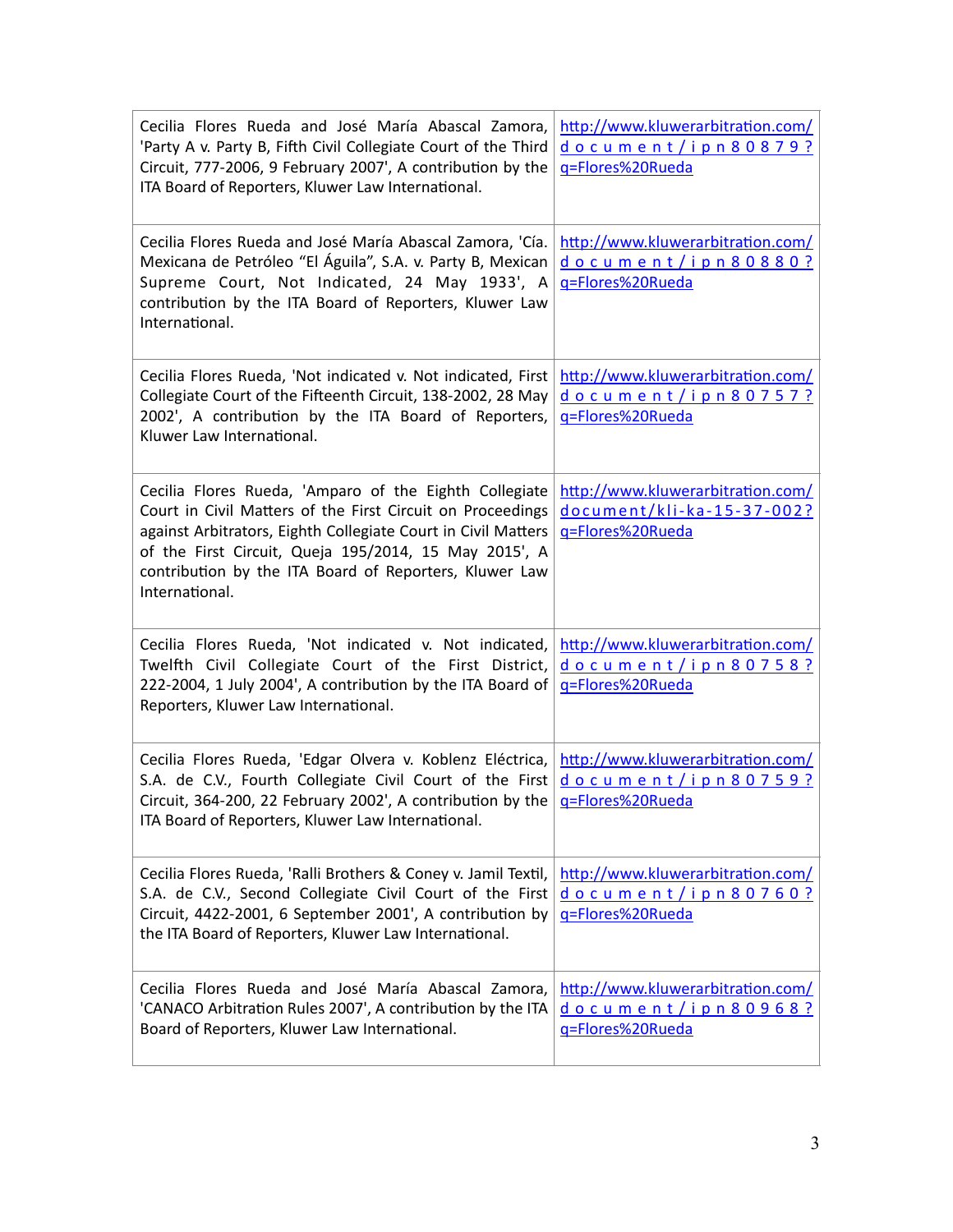| Cecilia Flores Rueda and José María Abascal Zamora,<br>'Parties not indicated, Supreme Court of Justice of the<br>Nation, 40/2007-PS, 13 June 2007', A contribution by the<br>ITA Board of Reporters, Kluwer Law International.                                                                                                                 | http://www.kluwerarbitration.com/<br>document/ipn91041?<br>g=Flores%20Rueda |
|-------------------------------------------------------------------------------------------------------------------------------------------------------------------------------------------------------------------------------------------------------------------------------------------------------------------------------------------------|-----------------------------------------------------------------------------|
| Cecilia Flores Rueda and José María Abascal Zamora,<br>'Infored, S.A. de C.V. and Mr. José Gutiérrez Vivó v. Grupo<br>Radio Centro, S.A. de C.V., Thirteenth Civil Collegiate Court<br>of the First Circuit, RC 311/2005-13, 11 June 2008', A<br>contribution by the ITA Board of Reporters, Kluwer Law<br>International.                       | http://www.kluwerarbitration.com/<br>document/ipn91196?<br>g=Flores%20Rueda |
| Cecilia Flores Rueda and José María Abascal Zamora,<br>'Dragados Proyectos Industriales de México, S.A. de C.V. v.<br>Macinter, S.A. de C.V., Ninth District Judge in Mexico City,<br>08/2008-B, 28 July 2008', A contribution by the ITA Board<br>of Reporters, Kluwer Law International.                                                      | http://www.kluwerarbitration.com/<br>document/ipn91197?<br>q=Flores%20Rueda |
| Cecilia Flores Rueda and José María Abascal Zamora,<br>'CANACO Arbitration Rules for Small Claims 2008<br>English', A contribution by the ITA Board of Reporters,<br>Kluwer Law International.                                                                                                                                                  | http://www.kluwerarbitration.com/<br>document/ipn91254?<br>g=Flores%20Rueda |
| Cecilia Flores Rueda and José María Abascal Zamora,<br>'Parties not indicated, Third Civil Collegiate Court of the<br>First Circuit, RC 117/2008, 29 May 2008', A contribution by<br>the ITA Board of Reporters, Kluwer Law International.                                                                                                      | http://www.kluwerarbitration.com/<br>document/ipn91255?<br>g=Flores%20Rueda |
| Cecilia Flores Rueda and José María Abascal Zamora,<br>'CANACO Arbitration Rules for Small Claims 2008<br>Spanish', A contribution by the ITA Board of Reporters,<br>Kluwer Law International.                                                                                                                                                  | http://www.kluwerarbitration.com/<br>document/ipn91268?<br>q=Flores%20Rueda |
| Cecilia Flores Rueda and José María Abascal Zamora,<br>'Pemex Exploración y Producción v. Corporación Mexicana<br>de Mantenimiento Integral, S.A. de C.V., Ninth Civil District<br>Judge in the Federal District, Amparo Indirecto 584/2007-<br>IV, 23 August 2007', A contribution by the ITA Board of<br>Reporters, Kluwer Law International. | http://www.kluwerarbitration.com/<br>document/ipn91125?<br>g=Flores%20Rueda |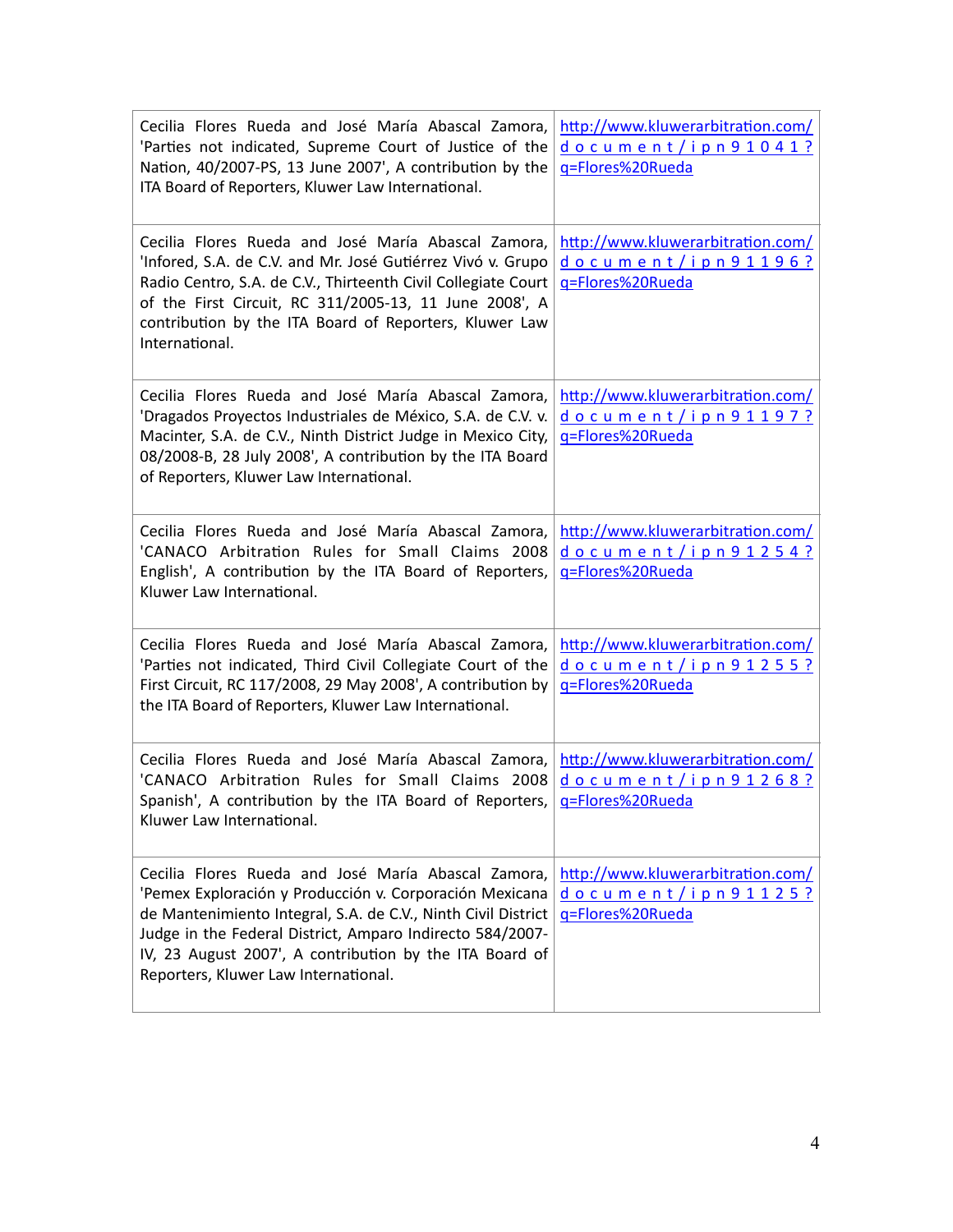| Cecilia Flores Rueda and José María Abascal Zamora,<br>'Certificados Integrales Funcionales, S.A. de C.V. v. V,<br>Supreme Court of Justice, 560/2007, 31 October 2007', A<br>contribution by the ITA Board of Reporters, Kluwer Law<br>International.                                                                                                          | http://www.kluwerarbitration.com/<br>document/ipn91126?<br>g=Flores%20Rueda       |
|-----------------------------------------------------------------------------------------------------------------------------------------------------------------------------------------------------------------------------------------------------------------------------------------------------------------------------------------------------------------|-----------------------------------------------------------------------------------|
| Cecilia Flores Rueda and José María Abascal Zamora,<br>'Parties not indicated, Third Civil District Judge in Mexico<br>City, 45/2008, 9 July 2008', A contribution by the ITA Board<br>of Reporters, Kluwer Law International.                                                                                                                                  | http://www.kluwerarbitration.com/<br>document/ipn91440?<br>g=Flores%20Rueda       |
| Cecilia Flores Rueda and José María Abascal Zamora,<br>'Parties not indicated, Third Civil Collegiate Court of the<br>First Circuit, R.C. 274/2008, 4 December 2008', A<br>contribution by the ITA Board of Reporters, Kluwer Law<br>International                                                                                                              | http://www.kluwerarbitration.com/<br>document/ipn91338?<br>q=Flores%20Rueda       |
| Cecilia Flores Rueda and José María Abascal Zamora, 'Code<br>of Civil Procedure for the Federal District 2009', A<br>contribution by the ITA Board of Reporters, (© Kluwer Law<br>International; Kluwer Law International).                                                                                                                                     | http://www.kluwerarbitration.com/<br>document/kli-ka-1003157?<br>g=Flores%20Rueda |
| Cecilia Flores Rueda, 'Parties not indicated, Eleventh Civil<br>District Judge of the First Circuit, 379/2009-A, 29 April<br>2010', A contribution by the ITA Board of Reporters,<br>(© Kluwer Law International; Kluwer Law International).                                                                                                                    | http://www.kluwerarbitration.com/<br>document/kli-ka-1124112?<br>g=Flores%20Rueda |
| Cecilia Flores Rueda, 'Corporación Mexicana de<br>Mantenimiento Integral, S. de R.L. de C.V. v. PEMEX-<br>Exploracion y Produccion, United States District Court,<br>Southern District of New York, 10 Civ. 206 (AKH) Case Date<br>27 August 2013', A contribution by the ITA Board of<br>Reporters, (© Kluwer Law International; Kluwer Law<br>International). | http://www.kluwerarbitration.com/<br>document/kli-ka-145014?<br>q=Flores%20Rueda  |
| Cecilia Flores Rueda, 'Party X v. Administración Portuaria<br>Integral de Manzanillo, S.A. de C.V., Second District Court<br>of the State of Colima, 56/2012-II Case Date 16 July<br>2013', A contribution by the ITA Board of Reporters,<br>(© Kluwer Law International; Kluwer Law International)                                                             | http://www.kluwerarbitration.com/<br>document/kli-ka-145015?<br>q=Flores%20Rueda  |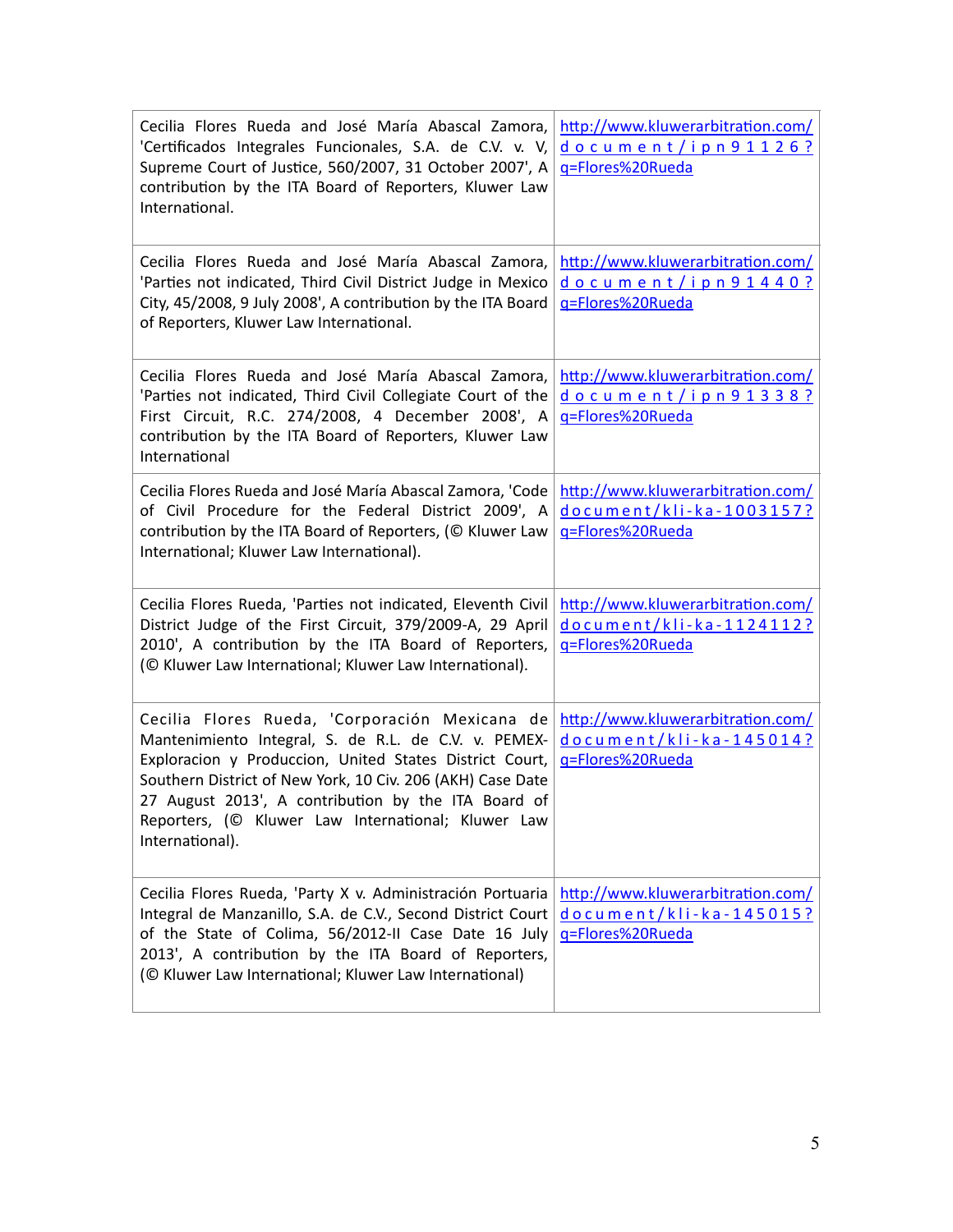| Elsa Ortega Lopez and Cecilia Flores Rueda, 'Court decision<br>on the admission of a request to enforce an arbitral award<br>through a counterclaim in a setting aside proceedings,<br>Third District Court in Civil Matters of the Federal District,<br>2 November 2013', A contribution by the ITA Board of<br>Reporters, (© Kluwer Law International; Kluwer Law<br>International).                                       | http://www.kluwerarbitration.com/<br>document/kli-ka-1337005?<br>g=Flores%20Rueda |
|------------------------------------------------------------------------------------------------------------------------------------------------------------------------------------------------------------------------------------------------------------------------------------------------------------------------------------------------------------------------------------------------------------------------------|-----------------------------------------------------------------------------------|
| Cecilia Flores Rueda, 'Amparo of the Fourth Collegiate<br>Court in Civil Matters of the First Circuit, Fourth Collegiate<br>Court in Civil Matters of the First Circuit, D.C. 596/2012<br>Case Date 11 March 2014', A contribution by the ITA Board<br>of Reporters, (© Kluwer Law International; Kluwer Law<br>International).                                                                                              | http://www.kluwerarbitration.com/<br>document/kli-ka-1411001?<br>g=Flores%20Rueda |
| José María Abascal Zamora and Cecilia Flores Rueda,<br>'Infored, S.A. de C.V. and others v. Grupo Radio Centro, S.A.<br>de C.V., 6th Civil District Court of the Federal District,<br>137/2005-II, 12 May 2005', A contribution by the ITA<br>Board of Reporters, Kluwer Law International.                                                                                                                                  | http://www.kluwerarbitration.com/<br>document/ipn80608?<br>g=Flores%20Rueda       |
| José María Abascal Zamora and Cecilia Flores Rueda, 'Not<br>indicated v. Not indicated, 10th Collegiate Civil Court of<br>the First Circuit, 375/2003, 7 July 2003', A contribution by<br>the ITA Board of Reporters, Kluwer Law International.                                                                                                                                                                              | http://www.kluwerarbitration.com/<br>document/ipn80609?<br>g=Flores%20Rueda       |
| José María Abascal Zamora and Cecilia Flores Rueda, 'ADT<br>Security Services, S.A. de C.V. v. Servicios Administrativos<br>de Emergencia, S.A. de C.V., Third Civil Collegiate Tribunal<br>of the First Circuit, RC 14-2005, 19 May 2005', A<br>contribution by the ITA Board of Reporters, Kluwer Law<br>International.                                                                                                    | http://www.kluwerarbitration.com/<br>document/ipn80505?<br>q=Flores%20Rueda       |
| José María Abascal Zamora and Cecilia Flores Rueda,<br>'SecciÃ <sup>3</sup> n Número Uno del Sindicato de Trabajadores de<br>la Industria Cinematrográfica, Similares y Conexos de la<br>República Mexicana and others v. CompañÃ-a<br>Operadora de Teatros, S.A., First Labor Collegiate Court of<br>the Federal District, 1/91, 20 March 1991', A contribution<br>by the ITA Board of Reporters, Kluwer Law International. | http://www.kluwerarbitration.com/<br>document/ipn80812?<br>g=Flores%20Rueda       |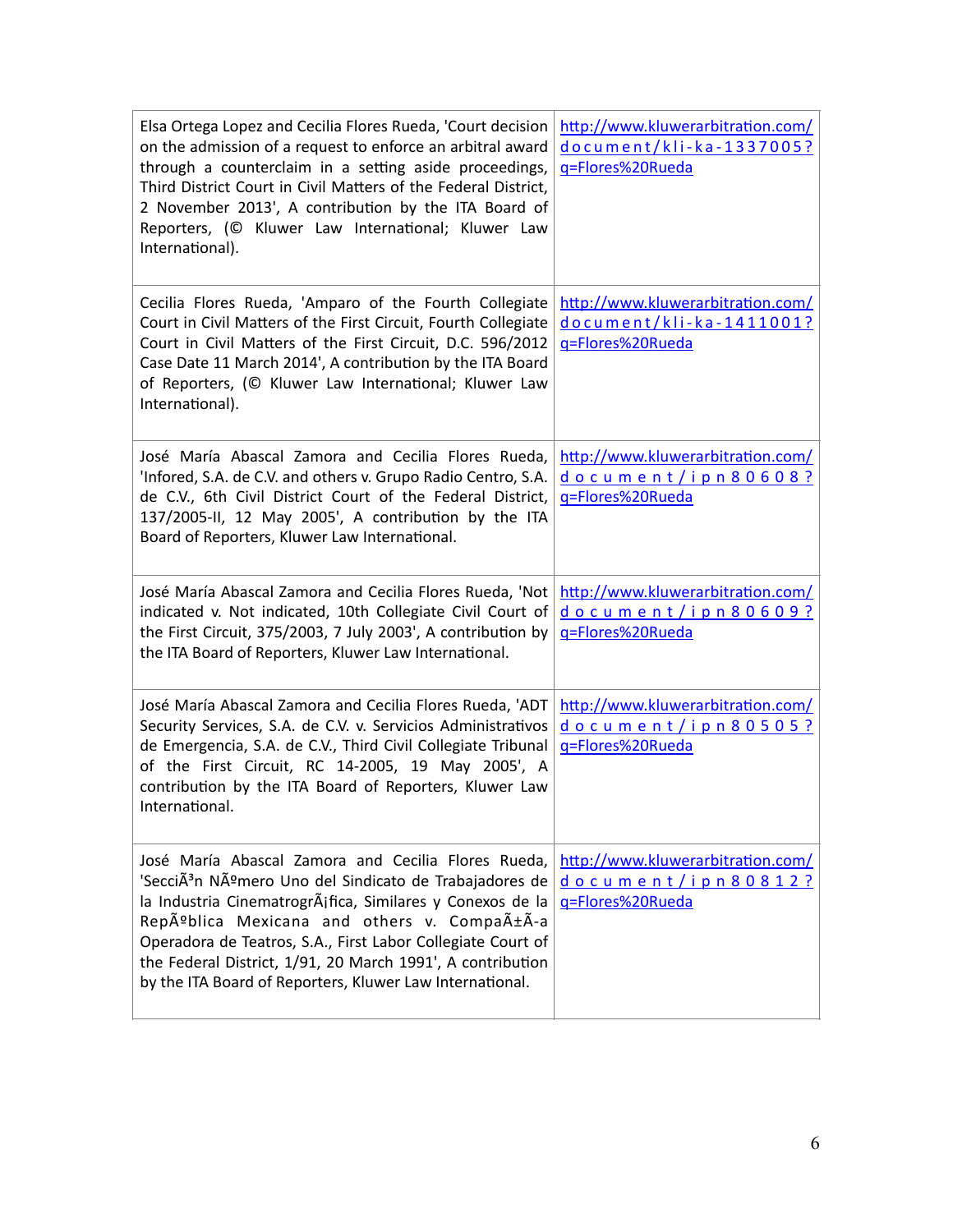| José María Abascal Zamora and Cecilia Flores Rueda,<br>'Parties not indicated, Mexican Supreme Court of Justice,<br>2/89, 6 November 1989', A contribution by the ITA Board<br>of Reporters, Kluwer Law International.                                                                                                    | http://www.kluwerarbitration.com/<br>document/ipn80813?<br>g=Flores%20Rueda |
|---------------------------------------------------------------------------------------------------------------------------------------------------------------------------------------------------------------------------------------------------------------------------------------------------------------------------|-----------------------------------------------------------------------------|
| José María Abascal Zamora and Cecilia Flores Rueda,<br>'Parties not indicated, Supreme Court of Justice, 51/2005,<br>11 January 2006', A contribution by the ITA Board of<br>Reporters, Kluwer Law International.                                                                                                         | http://www.kluwerarbitration.com/<br>document/ipn80814?<br>g=Flores%20Rueda |
| José María Abascal Zamora and Cecilia Flores Rueda,<br>'Emilio Francisco Casares Loret de Mola et al, Mexican<br>Supreme Court of Justice, Not Indicated, 28 April 2004', A<br>contribution by the ITA Board of Reporters, Kluwer Law<br>International.                                                                   | http://www.kluwerarbitration.com/<br>document/ipn80495?<br>g=Flores%20Rueda |
| José María Abascal Zamora and Cecilia Flores Rueda,<br>'Grupo Carce, S.A. de C.V. v. Pipetronix, S.A. de C.V., Ninth<br>District Civil Judge of the Federal District Court, Not<br>Indicated, 6 December 2001', A contribution by the ITA<br>Board of Reporters, Kluwer Law International.                                | http://www.kluwerarbitration.com/<br>document/ipn80496?<br>g=Flores%20Rueda |
| José María Abascal Zamora and Cecilia Flores Rueda, 'Not<br>indicated v. Not indicated, Civil Judge Twenty Fifth of the<br>Federal District, 12 June 2001', A contribution by the ITA<br>Board of Reporters, Kluwer Law International.                                                                                    | http://www.kluwerarbitration.com/<br>document/ipn80497?<br>g=Flores%20Rueda |
| José María Abascal Zamora and Cecilia Flores Rueda, 'Not http://www.kluwerarbitration.com/<br>indicated v. Not indicated, Fourth District Judge of San Luis $\frac{d}{d}$ o c u m e n t / i p n 8 0 4 9 8 ?<br>Postosí, México, 13 June 2001', A contribution by the ITA<br>Board of Reporters, Kluwer Law International. | q=Flores%20Rueda                                                            |
| José María Abascal Zamora and Cecilia Flores Rueda, 'Jose<br>Saenz, Francisco Carrillo and Julio Santos-Coy v. Banco<br>Nacional de Mexico, S.A. and others, Dé;cimo Tribunal<br>Colegiado de Circuito, RC 390-2003, 14 February 2004', A<br>contribution by the ITA Board of Reporters, Kluwer Law<br>International.     | http://www.kluwerarbitration.com/<br>document/ipn80503?<br>g=Flores%20Rueda |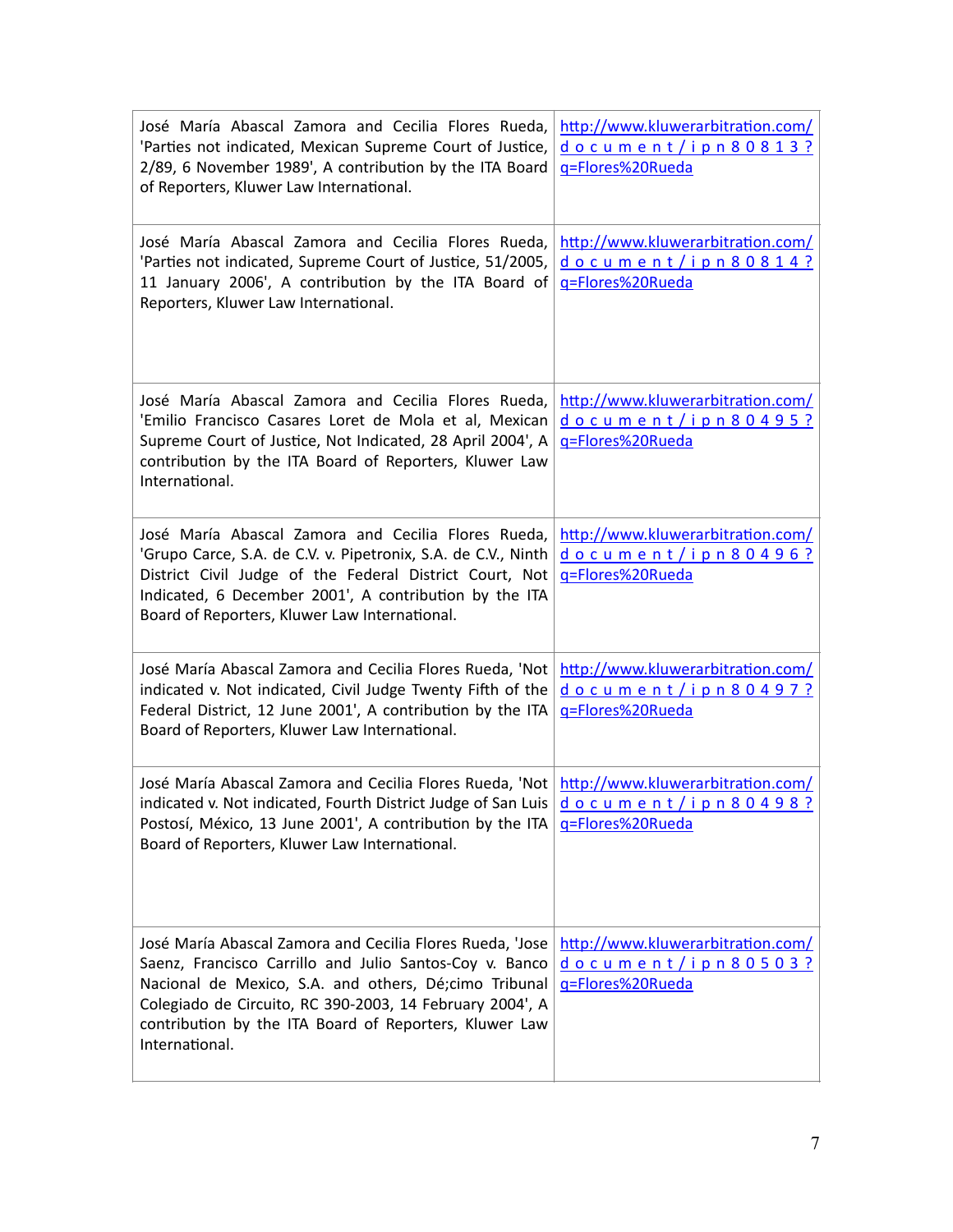| José María Abascal Zamora and Cecilia Flores Rueda,<br>'Constructora Aboumrad Amodio Berho, S.A. de C.V. v.<br>Cinemex Universidad, S.A. de C.V., Third Civil Federal<br>Circuit Court, DC 1003/2001, 8 March 2001', A<br>contribution by the ITA Board of Reporters, Kluwer Law<br>International.                                      | http://www.kluwerarbitration.com/<br>document/ipn80504?<br>g=Flores%20Rueda              |
|-----------------------------------------------------------------------------------------------------------------------------------------------------------------------------------------------------------------------------------------------------------------------------------------------------------------------------------------|------------------------------------------------------------------------------------------|
| Cecilia Flores Rueda, 'Party Y v. Party X, Enforcement of<br>interim measures ordered by the arbitral tribunal inaudita<br>et altera pars, Second Collegiate Court on Civil Matters of<br>the Third Circuit, 13 July 2012', A contribution by the ITA<br>Board of Reporters, (© Kluwer Law International; Kluwer<br>Law International). | http://www.kluwerarbitration.com/<br>document/kli-ka-1324803?<br>g=Flores%20Rueda        |
| Cecilia Flores Rueda, 'Eighth District Civil Judge in the<br>Federal District - Partial Setting Aside, Eighth Collegiate<br>Court in Civil Matters of the First Circuit, 748/2010-II Case<br>Date 11 April 2013', A contribution by the ITA Board of<br>Reporters, (C Kluwer Law International; Kluwer Law<br>International).           | http://www.kluwerarbitration.com/<br><u>document/kli-ka-1424003?</u><br>g=Flores%20Rueda |
| Cecilia Flores Rueda, 'Petroleos Mexicanos v. Conproca<br>S.A. de C.V., Appellate Court of Illinois, 13-3175-cv, Case<br>Date 16 July 2014', A contribution by the ITA Board of<br>Reporters, (C Kluwer Law International; Kluwer Law<br>International).                                                                                | http://www.kluwerarbitration.com/<br>document/kli-ka-1437001?<br>g=Flores%20Rueda        |
| Cecilia Flores Rueda, 'Eighth District Civil Judge, Eighth<br>Collegiate Court in Civil Matters of the First Circuit,<br>195-2014, 20 October 2014', A contribution by the ITA<br>Board of Reporters, Kluwer Law International.                                                                                                         | http://www.kluwerarbitration.com/<br>document/kli-ka-14-51-003?<br>q=Flores%20Rueda      |
| Cecilia Flores Rueda, 'Subcontractor v. Contractor, Twenty-<br>Third District Court in Civil Matters of the Federal District,<br>926/2015, 1 December 2015', A contribution by the ITA<br>Board of Reporters, Kluwer Law International.                                                                                                 | http://www.kluwerarbitration.com/<br>document/kli-ka-15-50-002?<br>g=Flores%20Rueda      |
| Cecilia Flores Rueda, 'Decree for an Executive Order<br>whereby a new paragraph to Article 73 of the Mexico's<br>Federal Constitution is added regarding alternative dispute<br>resolution methods', A contribution by the ITA Board of<br>Reporters, Kluwer Law International.                                                         | http://www.kluwerarbitration.com/<br>document/kli-ka-16-24-010?<br>q=Flores%20Rueda      |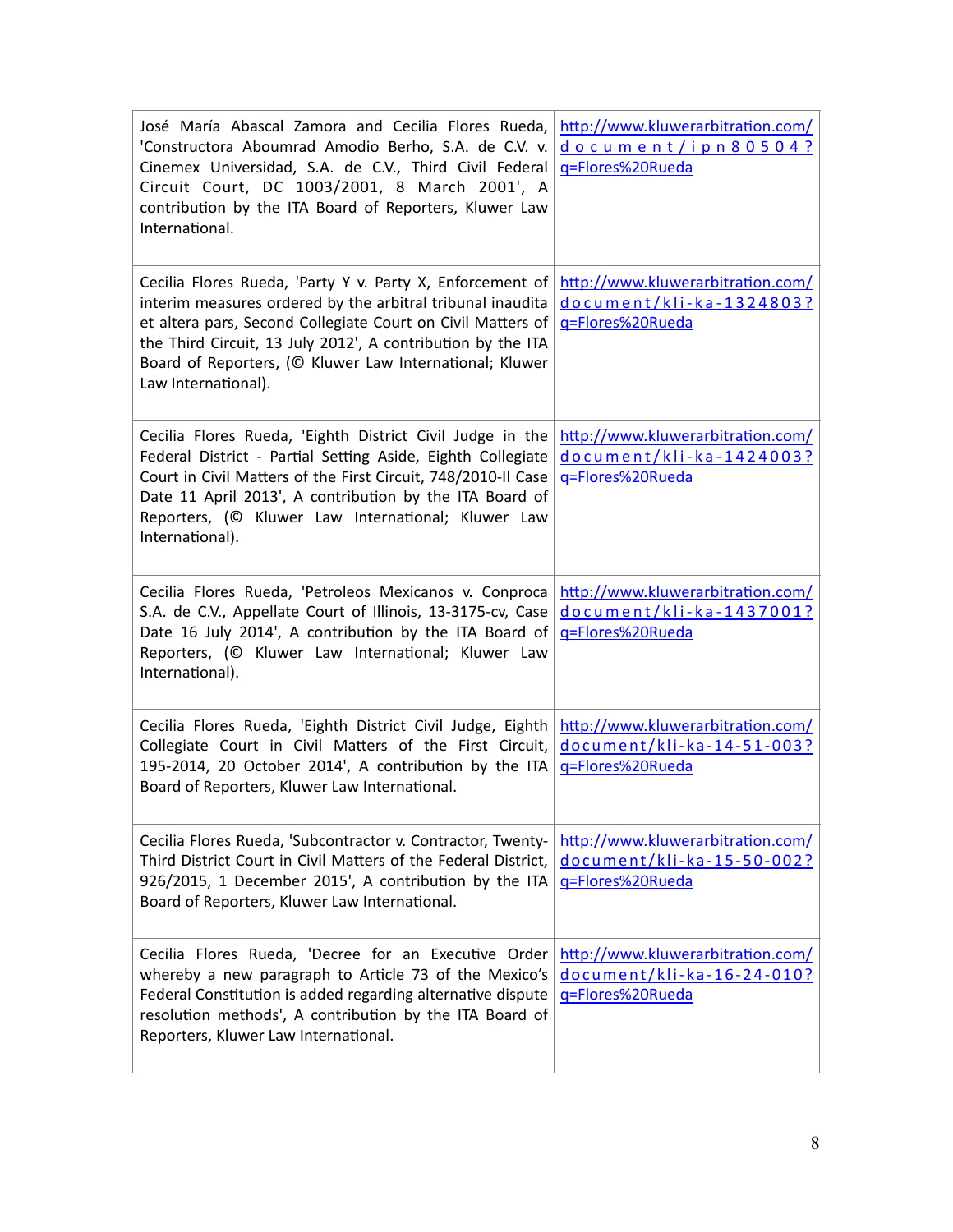| Cecilia Flores Rueda, 'Amparo of the Fifth Collegiate Court<br>in Civil Matters of the First Circuit, Fifth Collegiate Court in<br>Civil Matters of the First Circuit, D.C. 384/2013, 08 August<br>2013', A contribution by the ITA Board of Reporters,<br>Kluwer Law International.                                               | http://www.kluwerarbitration.com/<br>document/kli-ka-16-24-011?<br>q=Flores%20Rueda     |
|------------------------------------------------------------------------------------------------------------------------------------------------------------------------------------------------------------------------------------------------------------------------------------------------------------------------------------|-----------------------------------------------------------------------------------------|
| Cecilia Flores Rueda, 'Party A v. Party B, Seventh District<br>Court in Civil Matters of the Federal District, 324/2014, 17<br>February 2017', A contribution by the ITA Board of<br>Reporters, Kluwer Law International.                                                                                                          | http://www.kluwerarbitration.com/<br>document/kli-ka-ons-17-49-005?<br>g=Flores%20Rueda |
| Cecilia Flores Rueda, 'Party X v. Party Y, Supreme Court of<br>Justice of Mexico, Amparo Directo 71/2014, 24 March<br>2017', A contribution by the ITA Board of Reporters,<br>Kluwer Law International.                                                                                                                            | http://www.kluwerarbitration.com/<br>document/kli-ka-ons-17-49-009?<br>g=Flores%20Rueda |
| Cecilia Flores Rueda, 'Parties not indicated, Supreme Court<br>of Justice of Mexico, 2014011, 2014012, 2014010,, 24<br>March 2017', A contribution by the ITA Board of Reporters,<br>Kluwer Law International.                                                                                                                     | http://www.kluwerarbitration.com/<br>document/kli-ka-ons-17-23-004?<br>g=Flores%20Rueda |
| Cecilia Flores Rueda, 'Mexican Chamber of Deputies<br>approves the draft Decree for the General Law on<br>Alternative Dispute Resolution', A contribution by the ITA<br>Board of Reporters, Kluwer Law International.                                                                                                              | http://www.kluwerarbitration.com/<br>document/kli-ka-ons-18-35-001?<br>q=Flores%20Rueda |
| Cecilia Flores Rueda, 'Party X v. Party Y, Twelfth District<br>Court in Civil Matters of the Federal District, Nulidad de<br>laudo arbitral 279/2014-P.C. y su acumulado 232/2015-<br>P.C., 31 May 2017', A contribution by the ITA Board of<br>Reporters, Kluwer Law International.                                               | http://www.kluwerarbitration.com/<br>document/kli-ka-ons-17-37-004?<br>g=Flores%20Rueda |
| Cecilia Flores Rueda, 'Granting of Interim Measures to<br>preserve the subject matter of the arbitration and<br>maintain the market conditions, Seventh District Court in<br>Civil Matters of the Federal District, 410/2016-II, 05<br>September 2016', A contribution by the ITA Board of<br>Reporters, Kluwer Law International. | http://www.kluwerarbitration.com/<br>document/kli-ka-ons-18-21-002?<br>q=Flores%20Rueda |